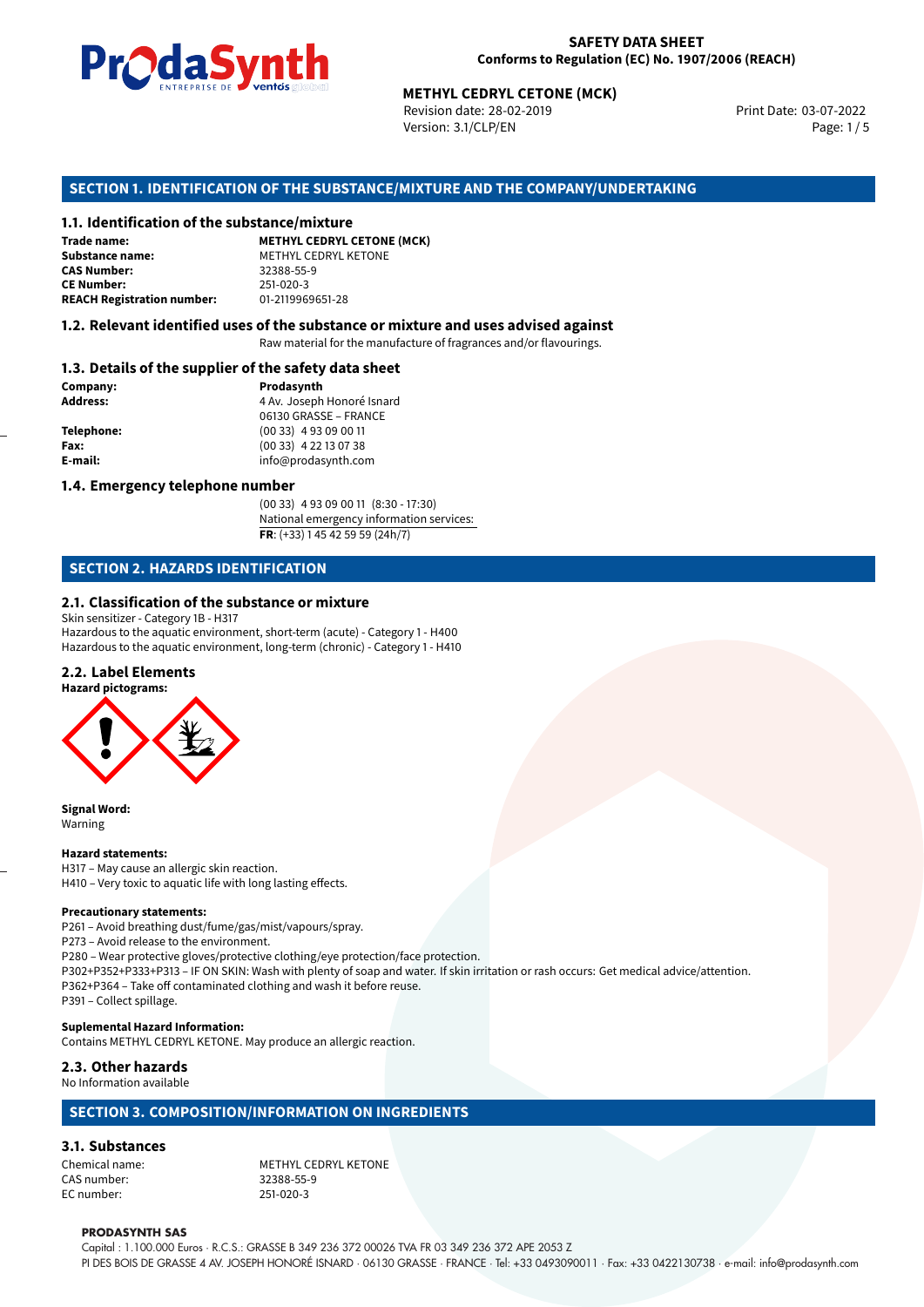

#### **SAFETY DATA SHEET Conforms to Regulation (EC) No. 1907/2006 (REACH)**

## **METHYL CEDRYL CETONE (MCK)**<br>
Revision date: 28-02-2019<br> **Print Date: 03-07-2022**

Revision date: 28-02-2019 Version: 3.1/CLP/EN Page: 2 / 5

#### **Hazardous constituents:**

| <b>Chemical Name</b> | % (w/w)   | CAS No<br><b>EC No</b>  | Classification according to Regulation 1272/2008                           |
|----------------------|-----------|-------------------------|----------------------------------------------------------------------------|
| METHYL CEDRYL KETONE | $\geq$ 50 | 32388-55-9<br>251-020-3 | Skin Sens. 1B - H317<br>Aquatic Acute 1 - H400<br>Aquatic Chronic 1 - H410 |

[See the full text of the hazard statements in section 16.](#page-4-0)

#### **3.2. Mixtures**

Not applicable.

#### **SECTION 4. FIRST-AID MEASURES**

#### **4.1. Description of necessary first aid measures**

| Ingestion:    | Rinse mouth with water.                                                                                               |
|---------------|-----------------------------------------------------------------------------------------------------------------------|
|               | Obtain medical advice.                                                                                                |
|               | Keep at rest. Do not induce vomiting.                                                                                 |
| Eye contact:  | In case of contact with eyes, rinse immediately with plenty of water for at least 15 minutes and seek medical advice. |
| Inhalation:   | Remove person to fresh air and keep at rest.                                                                          |
|               | Seek immediate medical advice.                                                                                        |
| Skin contact: | Take off immediately all contaminated clothing.                                                                       |
|               | Thoroughly wash affected skin with soap and water.                                                                    |
|               | Seek medical attention if symptoms persist.                                                                           |

#### **4.2. Most important symptoms and effects, both acute and delayed**

No information available.

#### **4.3. Indication of any immediate medical attention and special treatment needed**

No information available.

#### **SECTION 5. FIRE-FIGHTING MEASURES**

#### **5.1. Extinguishing Media**

Water spray, carbon dioxide, dry chemical powder or appropriate foam. For safety reasons do not use full water jet.

#### **5.2. Special hazards arising from the substance or mixture**

Known or Anticipated Hazardous Products of Combustion: Emits toxic fumes under fire conditions.

#### **5.3. Advice for firefighters**

High temperatures can lead to high pressures inside closed containers. Avoid inhalation of vapors that are created. Use appropriate respiratory protection. Do not allow spillage of fire to be poured into drains or watercourses. Wear self-contained breathing apparatus and protective clothing.

#### **SECTION 6. ACCIDENTAL RELEASE MEASURES**

#### **6.1. Personal precautions, protective equipment and emergency procedures**

Evacuate surronding areas. Ensure adequate ventilation. Keep unnecessary and unprotected personnel from entering. Do not breathe vapor/spray. Avoid contact with skin and eyes. Information regarding personal protective measures: see section 8.

#### **6.2. Environmental precautions**

To avoid possible contamination of the environment, do not discharge into any drains, surface waters or groundwaters.

#### **6.3. Methods and materials for containment and cleaning up**

Cover with an inert, inorganic, non-combustible absorbent material (e.g. dry-lime, sand, soda ash). Place in covered containers using non-sparking tools and transport outdoors. Avoid open flames or sources of ignition (e.g. pilot lights on gas hot water heater). Ventilate area and wash spill site after material pickup is complete.

#### **6.4. Reference to other sections**

Information regarding exposure controls, personal protection and disposal considerations can be found in sections 8 and 13.

#### **PRODASYNTH SAS**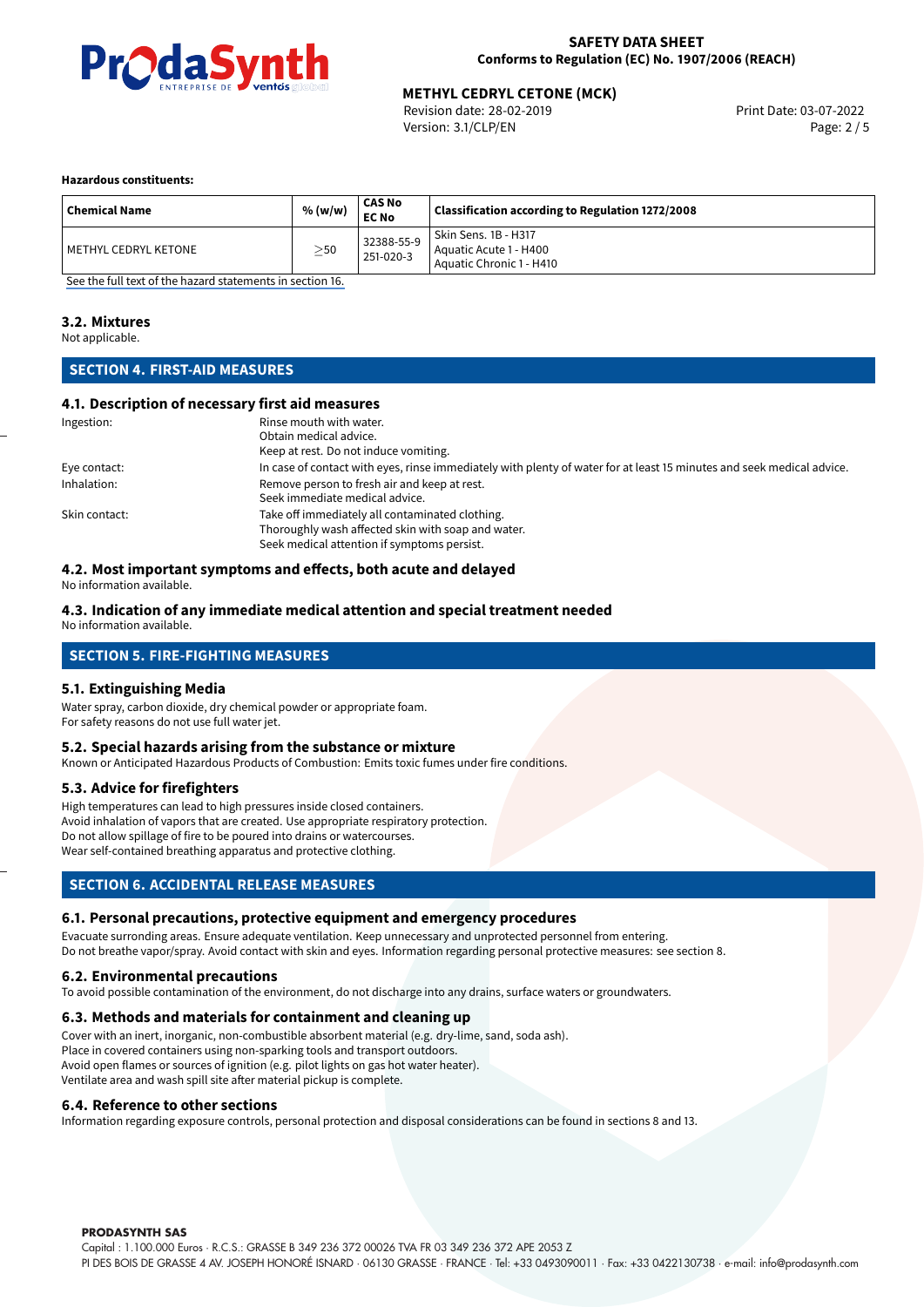

## **METHYL CEDRYL CETONE (MCK)**<br>
Revision date: 28-02-2019<br>
Print Date: 03-07-2022

Revision date: 28-02-2019 Version: 3.1/CLP/EN Page: 3 / 5

#### **SECTION 7. HANDLING AND STORAGE**

#### **7.1. Precautions for safe handling**

Do not store or handle this material near food or drinking water. Do not smoke. Avoid contact with the eyes, skin and clothing. Wear protective clothing and use glasses. Observe the rules of safety and hygiene at work. Keep in the original container or an alternative made from a compatible material.

### **7.2. Conditions for safe storage, including any incompatibilities**

Store in tightly closed and preferably full containers in a cool, dry and ventilated area, protected from light. Keep away from sources of ignition (e.g. hot surfaces, sparks, flame and static discharges). Keep away from incompatible materials (see section 10).

#### **7.3. Specific end use(s)**

No information available.

#### **SECTION 8. EXPOSURE CONTROLS AND PERSONAL PROTECTION**

#### **8.1. Control parameters**

Components with occupational exposure limits: None known.

#### **8.2. Exposure controls**

| Appropriate engineering controls: | Measures should be taken to prevent materials from being splashed into the body.                                                            |
|-----------------------------------|---------------------------------------------------------------------------------------------------------------------------------------------|
|                                   | Provide adequate ventilation, according to the conditions of use. Use a mechanical exhaust if required.                                     |
| Eye/Face protection:              | Chemical safety goggles are recommended. Wash contaminated goggles before reuse.                                                            |
| Hand Protection:                  | Chemical-resistant gloves are recommended. Wash contaminated gloves before reuse.                                                           |
| Body protection:                  | Personal protective equipment for the body should be selected based on the task being performed and the risks<br>involved.                  |
| <b>Respiratory Protection:</b>    | In case of insufficient ventilation, use suitable respiratory equipment.                                                                    |
| Environmental exposure controls:  | Emissions from ventilation or process equipment should be checked to ensure they comply with environmental<br>protection legislation.       |
|                                   | In some cases, filters or engineering modifications to the process equipment will be necessary to reduce emissions to<br>acceptable levels. |

#### **SECTION 9. PHYSICAL AND CHEMICAL PROPERTIES**

#### **9.1. Information on basic physical and chemical properties**

| Appearance:                            | Liguid                    |
|----------------------------------------|---------------------------|
| Colour:                                | Conforms to standard      |
| Odour:                                 | Conforms to standard      |
| Odour theshold:                        | Not determined            |
| pH:                                    | Not determined            |
| Melting point/freezing point:          | Not determined            |
| Boling point/boiling range:            | Not determined            |
| Flash point:                           | 100 °C                    |
| Evaporation rate:                      | Not determined            |
| Flammability:                          | Not determined            |
| Lower flammability/Explosive limit:    | Not determined            |
| Upper flammability/Explosive limit:    | Not determined            |
| Vapour pressure:                       | Not determined            |
| Vapour Density:                        | Not determined            |
| Density:                               | 0,996-1,011 g/mL (20°C)   |
| Relative density:                      | $0,996 - 1,011(20°C)$     |
| Water solubility:                      | <b>INSOLUBLE IN WATER</b> |
| Solubility in other solvents:          | SOLUBLE IN ETHANOL        |
| Partition coefficient n-octanol/water: | Not determined            |
| Auto-ignition temperature:             | Not determined            |
| Decomposition temperature:             | Not determined            |
| Viscosity, dynamic:                    | Not determined            |
| Viscosity, kinematic:                  | Not determined            |
| Explosive properties:                  | Not determined            |
| Oxidising properties:                  | Not determined            |
|                                        |                           |

#### **PRODASYNTH SAS**

Capital : 1.100.000 Euros · R.C.S.: GRASSE B 349 236 372 00026 TVA FR 03 349 236 372 APE 2053 Z PI DES BOIS DE GRASSE 4 AV. JOSEPH HONORÉ ISNARD · 06130 GRASSE · FRANCE · Tel: +33 0493090011 · Fax: +33 0422130738 · e-mail: info@prodasynth.com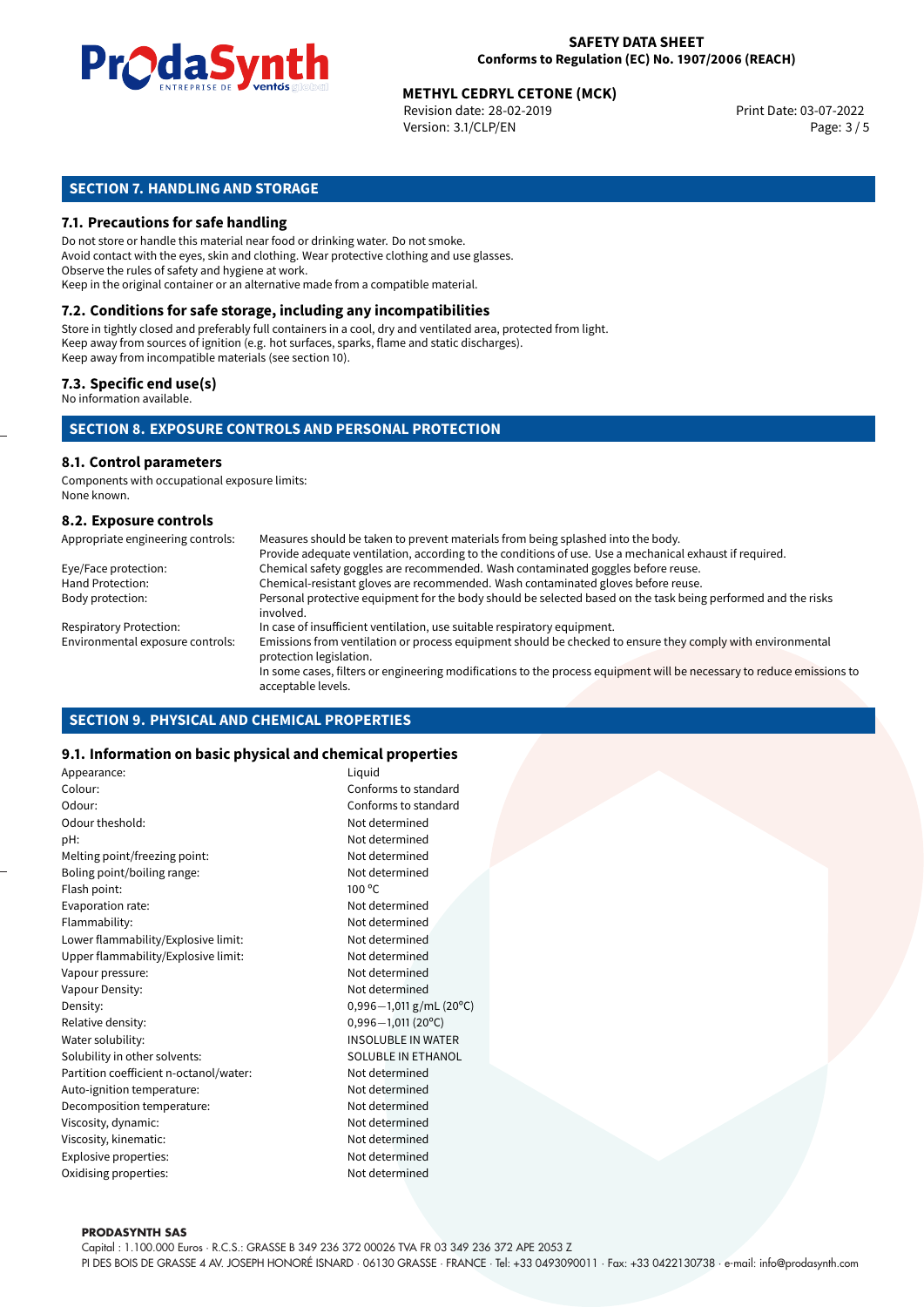

## **METHYL CEDRYL CETONE (MCK)**<br>
Revision date: 28-02-2019<br>
Print Date: 03-07-2022

Revision date: 28-02-2019 Version: 3.1/CLP/EN Page: 4 / 5

#### **9.2. Additional information**

No information available.

#### **SECTION 10. STABILITY AND REACTIVITY**

#### **10.1. Reactivity**

No hazardous reactions if stored and handled as prescribed/indicated.

#### **10.2. Chemical stability**

The product is stable if stored and handled as prescribed/indicated.

#### **10.3. Possibility of hazardous reactions**

No hazardous reactions if stored and handled as prescribed/indicated.

#### **10.4. Conditions to Avoid**

Conditions to Avoid: Excessive heat, flame or other ignition sources.

#### **10.5. Incompatible materials**

Avoid contact with strong acids and bases and oxidizing agents.

#### **10.6. Hazardous decomposition products**

During combustion may form carbon monoxide and unidentified organic compounds.

#### **SECTION 11. TOXICOLOGICAL INFORMATION**

#### **11.1. Information on toxicological effects**

| Acute toxicity                    | Based on the data available, the criteria for classification are not met. |
|-----------------------------------|---------------------------------------------------------------------------|
| <b>Skin corrosion/irritation</b>  | Based on the data available, the criteria for classification are not met. |
| Serious eye damage/irritation     | Based on the data available, the criteria for classification are not met. |
| Respiratory or skin sensitisation | May cause an allergic skin reaction.                                      |
| Germ cell mutagenicity            | Based on the data available, the criteria for classification are not met. |
| <b>Carcinogenicity</b>            | Based on the data available, the criteria for classification are not met. |
| Reproductive toxicity             | Based on the data available, the criteria for classification are not met. |
| STOT-single exposure              | Based on the data available, the criteria for classification are not met. |
| <b>STOT-repeated exposure</b>     | Based on the data available, the criteria for classification are not met. |
| Aspiration hazard                 | Based on the data available, the criteria for classification are not met. |

#### **SECTION 12. ECOLOGICAL INFORMATION**

#### **12.1. Toxicity**

**Assessment:** Very toxic to aquatic life with long lasting effects. **Experimental/calculated data:** No information available.

#### **12.2. Degradability**

No information available.

#### **12.3. Bioaccumulative potential**

No information available.

#### **12.4. Soil mobility**

No information available.

#### **12.5. Results of PBT and vPvB assessment**

No information available.

#### **12.6. Other adverse effects**

See also sections 6, 7, 13 and 15 Do not allow to get into waste water or waterways.

#### **SECTION 13. DISPOSAL CONSIDERATIONS**

#### **13.1. Waste treatment methods**

Dispose of in accordance with national and local environmental regulations.

#### **PRODASYNTH SAS**

Capital : 1.100.000 Euros · R.C.S.: GRASSE B 349 236 372 00026 TVA FR 03 349 236 372 APE 2053 Z PI DES BOIS DE GRASSE 4 AV. JOSEPH HONORÉ ISNARD · 06130 GRASSE · FRANCE · Tel: +33 0493090011 · Fax: +33 0422130738 · e-mail: info@prodasynth.com